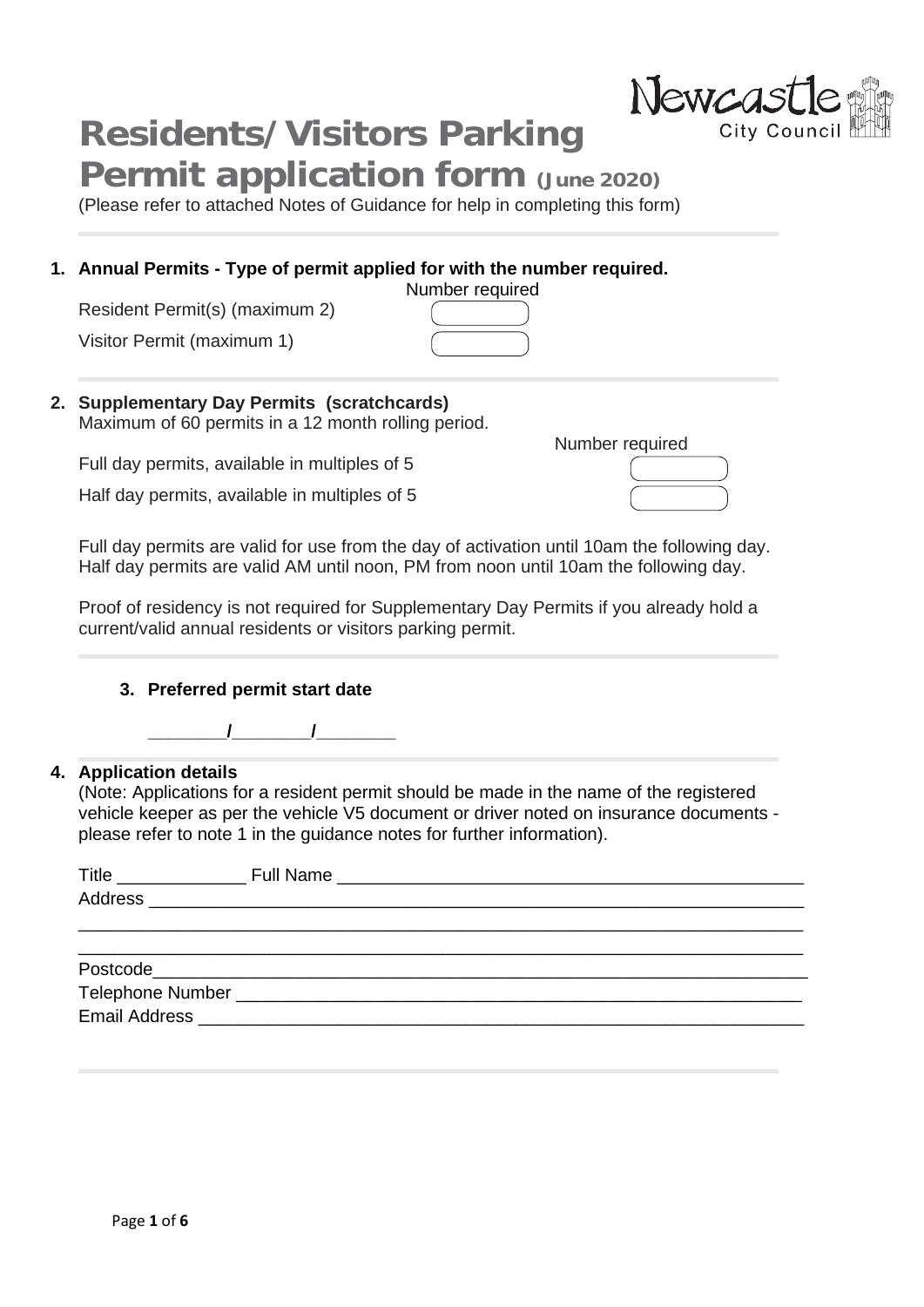#### **5. Vehicle registration details (if applicable)**

Please refer to note 1 in the guidance notes for further information.



#### **6. Supporting Documents**

**Proof of Residency** – please provide a photocopy of **one** of the following documents which shows that you currently reside or will be residing at the permit application address.

A council tax statement for the current financial year.

A valid tenancy agreement.

 A bank statement, building society statement, or credit card statement dated within the last 3 months.

A utility bill dated within the last 3 months.

 A letter or email from a solicitor or conveyancer confirming the purchase of the property dated within the last 3 months.

**Proof of vehicle ownership and/or use -** please provide a photocopy of **one** of the following documents. Please tick the relevant boxes for the vehicle documents you are supplying with your application.

| The vehicle is        | <b>Vehicle 1</b> | <b>Vehicle 2</b> | Documents you will be supplying                                                                                                                                                                                                                              |
|-----------------------|------------------|------------------|--------------------------------------------------------------------------------------------------------------------------------------------------------------------------------------------------------------------------------------------------------------|
| Privately owned       |                  |                  | Vehicle registration document (V5C) in your name.                                                                                                                                                                                                            |
|                       |                  |                  | Certificate of insurance showing that you are a named<br>driver on the insurance policy for the vehicle.                                                                                                                                                     |
| Company<br>owned      |                  |                  | Vehicle registration document (V5C) in the company<br>name. Along with either a redacted pay slip or a letter on<br>company letterhead confirming you are an employee.                                                                                       |
|                       |                  |                  | Certificate of insurance showing that you are a named<br>driver on the insurance policy or that the vehicle is covered<br>by fleet insurance. Along with either a redacted pay slip or<br>a letter on company letterhead confirming you are an<br>employee.  |
| Private<br>hire/lease |                  |                  | A copy of the lease agreement showing the lease in your<br>name along with the vehicle registration you require a<br>parking permit for.                                                                                                                     |
|                       |                  |                  | Certificate of insurance showing that you are a named<br>driver on the insurance policy for the vehicle.                                                                                                                                                     |
| Company<br>hire/lease |                  |                  | A copy of the lease agreement showing the lease in the<br>company name along with the vehicle registration you<br>require a parking permit for. Along with either a redacted<br>pay slip or a letter on company letterhead confirming you<br>are an employee |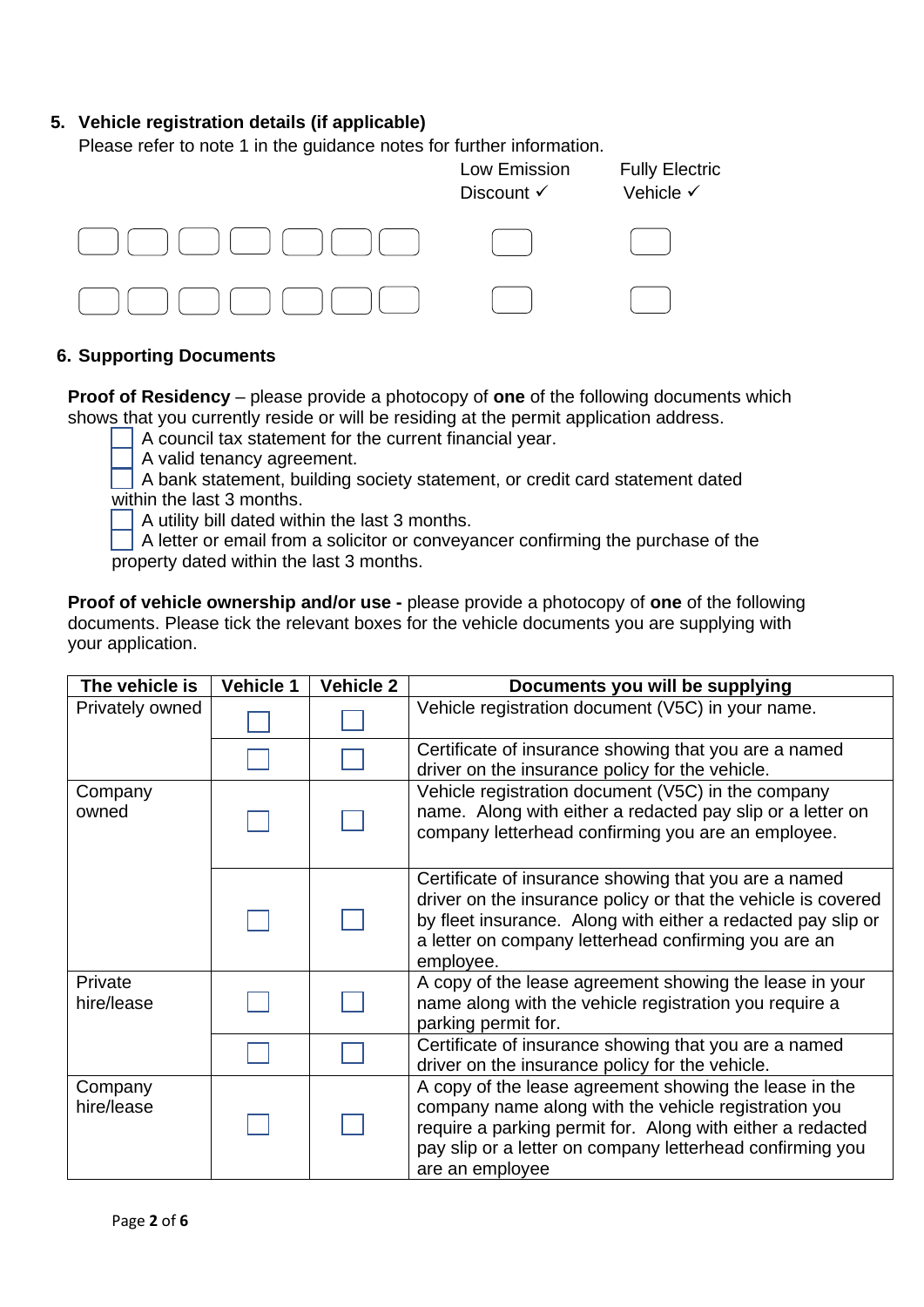| Company pool<br>vehicle |  | A pool car permit can be issued if the resident works for a<br>employer where they are regularly given a different vehicle<br>to use, for example utility companies. Please supply three<br>vehicle registration documents (V5C) in the company |
|-------------------------|--|-------------------------------------------------------------------------------------------------------------------------------------------------------------------------------------------------------------------------------------------------|
|                         |  | name along with a letter on a company letterhead                                                                                                                                                                                                |
|                         |  | confirming that you have access to multiple company                                                                                                                                                                                             |
|                         |  | vehicles and are regularly required to take a vehicle home.                                                                                                                                                                                     |

#### **7. Terms and conditions**

- 1. Permits may only be used at the parking places named or within specified parking zones.
- 2. Permits may not be used in car parks except those as included within a permit scheme during consultation with stakeholders.
- 3. A permit showing a registration number may only be used on the vehicle with that number.
- 4. If a physical permit has been issued, the permit must be displayed prominently on the dashboard/front windscreen of the vehicle so that all of the particulars on it are visible from the outside of the vehicle.
- 5. Where road markings are present, vehicles must be parked entirely within the limits of the marked out bay.
- 6. Whilst the vehicle is in the parking place it must not be used in conjunction with selling or offering for hire of any service.
- 7. Physical permits will only be issued through the post to the address submitted on the application.
- 8. All vehicles using permits must be parked in accordance with the City of Newcastle upon Tyne (On Street Parking Places) Order 2009, as from time may be amended, extended, re-enacted or replaced.
- 9. Physical permits shall be returned to the Council when the holder ceases to be a resident/business within the property or ceases to be the owner of the relevant vehicle.
- 10. Virtual parking permits shall be cancelled from use when the holder ceases to be a resident/business within the property or ceases to be the owner of the relevant vehicle.
- 11. Permits are non-transferrable between residents of the same property.
- 12. Misuse of a permit, forging or possessing a forged permit or making a false statement for the issue of a permit are all offences which may carry a substantial fine.
- 13. Visitor permits can only be used during visits to your property of a social or domestic nature.
- 14. The permit does not guarantee the holder a space or an exclusive right to a space, nor does it render the Council subject to any liability in respect of theft of, or damage to any vehicle in a parking place, or the contents or fittings of any vehicle.
- 15. For relevant permit schemes, a charge of £10.00 may be applied for amending an annual parking permit due to a change in vehicle registration.
- 16. A charge of £10.00 may be applied to replace lost or stolen annual physical permits and a Lost Permit Application form is required to be submitted to the Council.
- 17. Unused annual visitor, residents, business and charity permits returned/cancelled within 14 days will be entitled to a full refund.
- 18. Annual visitor, residents, business and charity permits returned after 14 days but with more than 6 months' time remaining on the permit will be eligible for a 50% refund of the cost of the permit minus a £10.00 administration fee.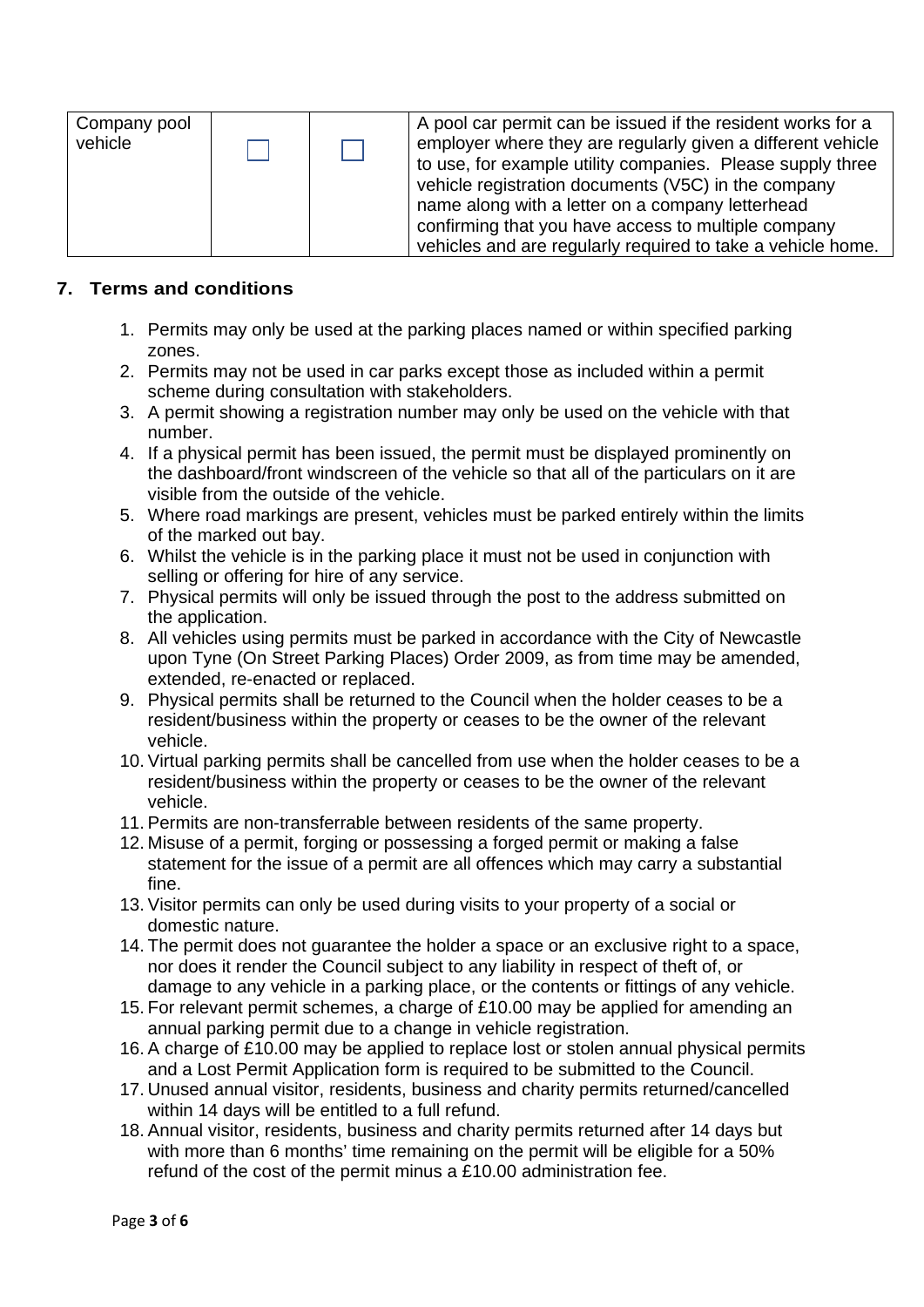- 19. Annual visitor, residents, business and charity permits returned after 14 days with less than 6 months' time remaining on the permit are not eligible for a refund.
- 20. Unused full books of scratchcards returned/cancelled within 14 days will be entitled to a full refund.
- 21. Scratchcards returned/cancelled after 14 days are not eligible for a refund.

#### **8. Data Protection Information**

Personal data will be collected in order to process your application for a permit and enforce the parking terms and conditions of use of the permit. Your personal data may be collected, processed, shared and retained in order to carry out the performance of a public task and fulfil our legal obligations in the following ways:

- To establish eligibility for a permit.
- Shared with third parties for appeals and enforcement.
- Shared with the police or security organisations to prevent or detect crime.

#### **Your Data Rights**

In relation to the personal data which we may hold about you, you have the right to request to: Be **informed**, have **access** or **rectify** incorrect information. You also have the right to **object** to or **restrict** our processing of your data. Under Data Protection law we must verify your identity and explain to you our reasons if we do not agree to carry out your request.

#### **Contact and Further Information for data protection queries**

If you would like more information about how we use your data, please read our Privacy Policy: [https://www.newcastle.gov.uk/dataprotection.](https://www.newcastle.gov.uk/dataprotection) Data protection questions can be made via telephone on 0191 211 6500, by email to [dataprotection@newcastle.gov.uk](mailto:dataprotection@newcastle.gov.uk) or in writing to Data Protection, Newcastle City Council, 6<sup>th</sup> Floor, Civic Centre, Barras Bridge, Newcastle upon Tyne NE1 8QH

You have the right to complain to the Information Commissioner's Office at [www.ICO.org.uk.](http://www.ico.org.uk/)

#### **9. Signature**

Please note it is an offence to supply false or misleading information for the supply of a permit. This authority is required by law to protect the public funds it administers. It may share information provided to it with other bodies responsible for auditing or administrating public funds, in order to prevent and detect fraud.

I certify that the above details are correct and I accept the terms and conditions as set out above.

Signed: \_\_\_\_\_\_\_\_\_\_\_\_\_\_\_\_\_\_\_\_\_\_\_\_\_\_\_ Date: \_\_\_\_\_\_\_\_\_\_\_\_\_\_\_\_\_\_\_\_\_\_\_\_

**Return to – Newcastle Parking Services Parking Permit Unit Po Box 2BL Newcastle upon Tyne NE99 2BL**

**If you have a query please give us a call on telephone (0191) 277 2728, 8.30am-4.30pm Monday to Friday or email [parkingpermits@newcastle.gov.uk](mailto:parkingpermits@newcastle.gov.uk)**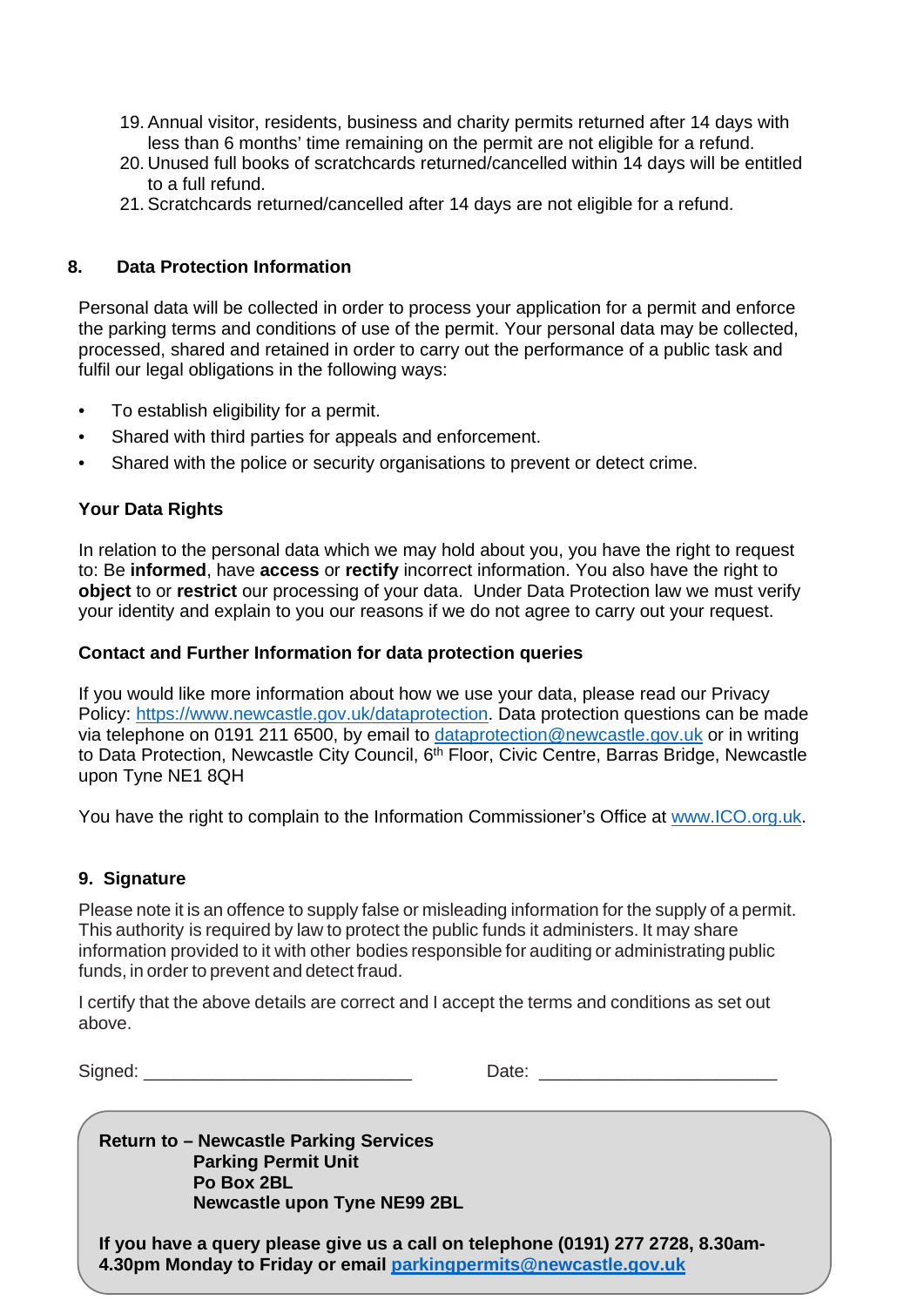## **How do I apply for a permit-Notes of guidance**

The following notes provide guidance relating to relevant sections of the application form and on what supporting documentation you need to submit with your application.

Please also note that applicants should give a minimum of 14 days notice in making applications for permits. Completed application forms should be returned by post to, Newcastle Parking Services, Parking Permit Unit, Po Box 2BL, NE99 2BL.

Failure to provide the necessary documentation or signing the application form will delay the processing of your application and the issue of permits.

Any documents submitted to support the application should be photocopies rather than originals. Newcastle Parking Services will not accept responsibility for original documents that have been submitted and been subsequently lost or damaged in the post.

#### **1 – Annual permits –**

**Residents permits –** the application must be accompanied by proof of residency. Please see section 5 of the application form which details the documents which can be supplied to establish residency

We also need to establish an audit trail linking the vehicle to the resident/applicant. Please see section 5 of the application form which details the documents which can be supplied to establish proof of vehicle ownership or use.

Please add details of the vehicle registration number(s) to be added to the permit(s). This only applies to resident permits (but not visitors).

The low emission discount box should be ticked if the applicant is applying for a discount for an ultra low emission vehicle. The discount on the price of a permit may apply if the vehicle has a low CO2 emission figure (that is up to 120 g/km). The CO2 emission figure can be found on page 2 of the vehicle V5C document or by checking on the DVLA website <https://vehicleenquiry.service.gov.uk/>

The fully electric vehicle discount box should be ticked if the applicant is applying for a discount for a fully electric vehicle. The discount on the price of a permit may apply if the vehicle is fully electric and therefore has a zero CO2 emission figure. The CO2 emission figure and fuel the can be found on page 2 of the vehicle V5C document or by checking on the DVLA website<https://vehicleenquiry.service.gov.uk/>

If you are unable to provide the required proof of vehicle ownership/use at the initial